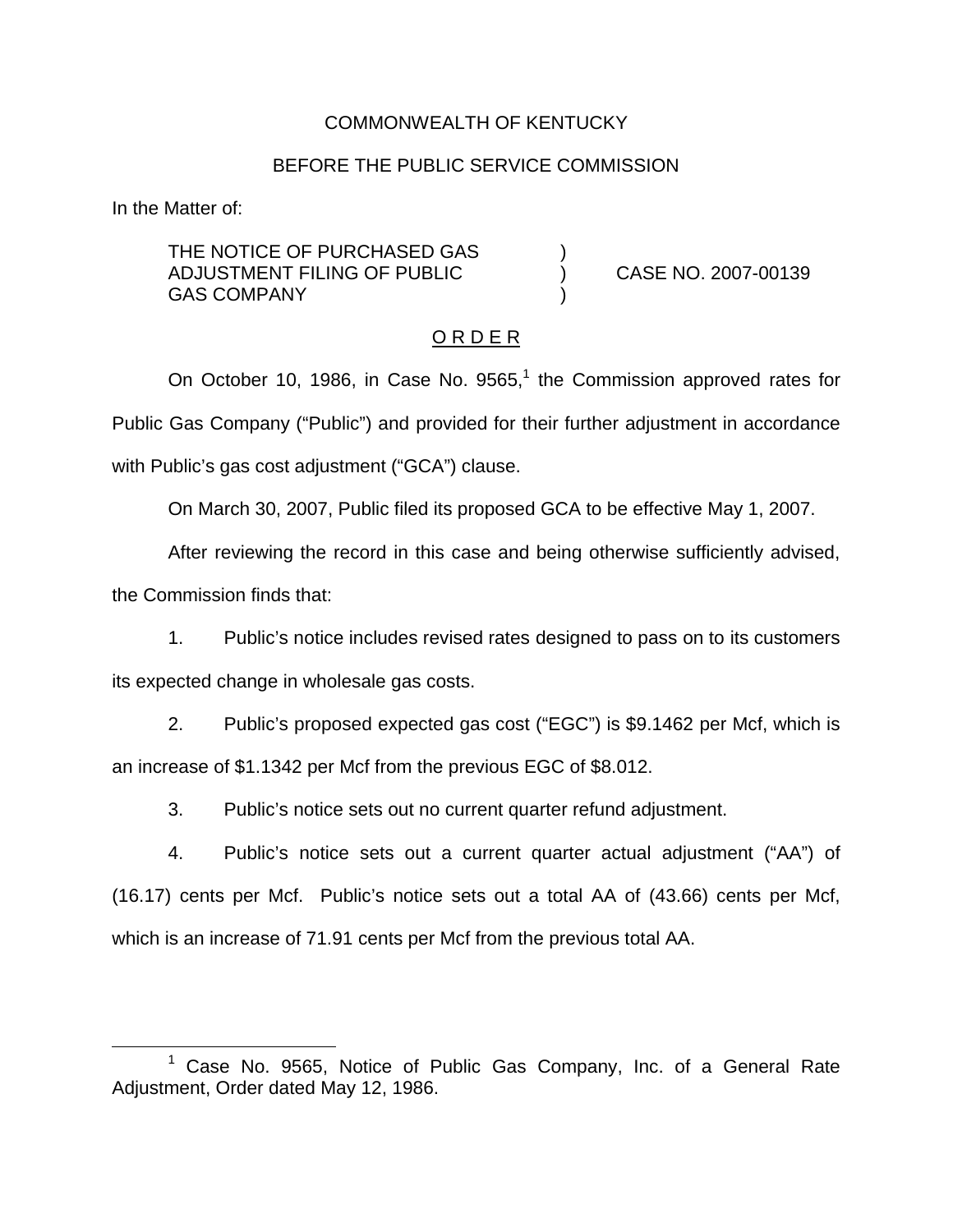5. Public's GCA is \$8.7096 per Mcf, which is \$1.8533 per Mcf more than the previous GCA of \$6.8563.

6. The rates in the Appendix to this Order are fair, just, and reasonable, and should be approved for billing for service rendered by Public on and after May 1, 2007.

IT IS THEREFORE ORDERED that:

1. The rates in the Appendix, attached hereto and incorporated herein, are approved for billing for service rendered on and after May 1, 2007.

2. Within 20 days of the date of this Order, Public shall file with the Commission its revised tariffs setting out the rates authorized herein.

Done at Frankfort, Kentucky, this 27<sup>th</sup> day of April, 2007.

By the Commission

ATTEST:

**Executive Director** 

Case No. 2007-00139